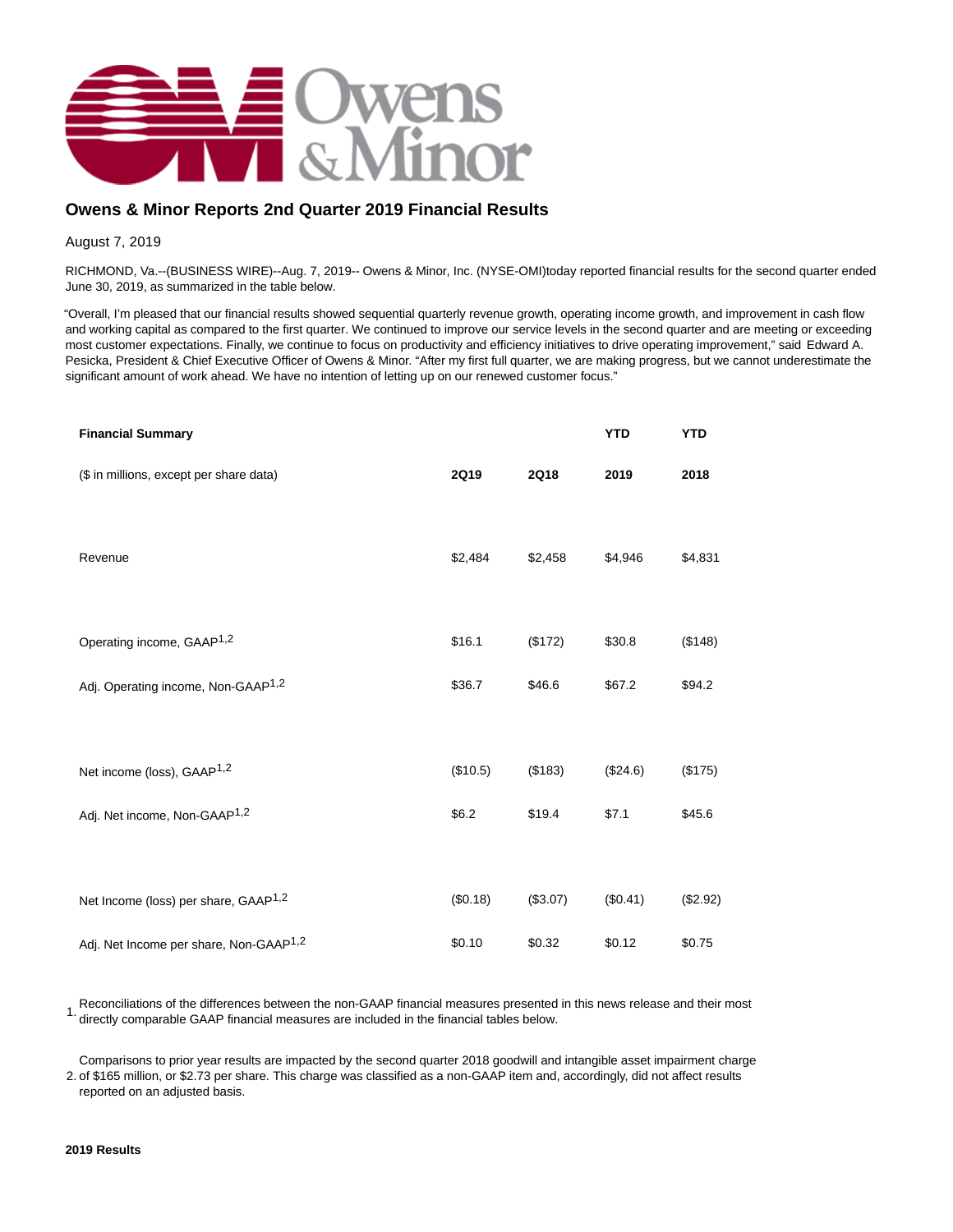- Compared to prior year, quarterly and year-to-date revenues grew 1.1% and 2.4%, respectively (1.4% and 2.7%, respectively, on a constant currency basis).
	- Revenue growth was driven primarily by Halyard sales and strong Byram sales, partially offset by lower distribution revenues.
	- The company acquired the Halyard S&IP business on April 30, 2018. Halyard sales from January through April 2019 were \$255 million net of \$71 million of intercompany sales.
- Quarterly and year-to-date operating results also reflect pressure on gross margin, higher transportation costs, and increased expenses for the development of new solutions, primarily Fusion5.
- Net income reflects increased interest expense of \$9.1 million for the quarter and \$28.0 million year-to-date.

### **Highlights**

- On a sequential basis, second quarter 2019 achieved operating income growth of 10% and adjusted operating income growth of 20%.
- On a sequential basis, net income and adjusted net income per share increased \$0.05 and \$0.08, respectively.
- Continued to exceed year-to-date internal operating plan
- Generated \$90 million of operating cash flow in the second quarter
- Reduced debt by \$60 million in the second quarter as compared to the end of the first quarter
- Renewed the Vizient GPO contract for an additional year through August 2021
- Continued intense customer focus along with improved service levels
- Byram continues strong top and bottom-line performance.

#### **Financial Outlook**

For 2019, the company is narrowing its adjusted net income per share guidance range to \$0.60 to \$0.70, which excludes the impact of currency.

Although the company does provide guidance for adjusted net income per share (which is a non-GAAP financial measure), it is not able to forecast the most directly comparable measure calculated and presented in accordance with GAAP without unreasonable effort. Certain elements of the composition of the GAAP amount are not predictable, making it impracticable for the company to forecast. Such elements include, but are not limited to restructuring and acquisition charges. As a result, no GAAP guidance or reconciliation of the company's adjusted net income per share guidance is provided. For the same reasons, the company is unable to assess the probable significance of the unavailable information, which could have a potentially significant impact on its future GAAP financial results. The outlook is based on certain assumptions that are subject to the risk factors discussed in the company's filings with the Securities and Exchange Commission ("SEC").

### **Dividend Information**

The Board of Directors approved a third quarter dividend payment of \$0.0025 per share, payable on September 30, 2019, to shareholders of record as of September 16, 2019.

### **Investor Conference Call for 2Q 2019 Financial Results**

Owens & Minor executives will host a conference call, which will also be webcast, to discuss the results at 8:30 a.m. EDT on Wednesday, August 7, 2019. Participants may access the call at 866-393-1604. The international dial-in number is 224-357-2191. A replay of the call will be available for one week by dialing 855-859-2056. The access code for the conference call, international dial-in and replay is #1486739. A webcast of the event will be available o[n www.owens-minor.com u](https://cts.businesswire.com/ct/CT?id=smartlink&url=http%3A%2F%2Fwww.owens-minor.com&esheet=52074920&newsitemid=20190807005080&lan=en-US&anchor=www.owens-minor.com&index=1&md5=3bfc6e807c89f4d744b7a3140d729119)nder the [Investor Relations section.](https://cts.businesswire.com/ct/CT?id=smartlink&url=http%3A%2F%2Finvestors.owens-minor.com%2Fevents.cfm&esheet=52074920&newsitemid=20190807005080&lan=en-US&anchor=Investor+Relations+section&index=2&md5=ef590ccd0d55e0233450a204fd46fa43)

#### **Safe Harbor**

This release is intended to be disclosure through methods reasonably designed to provide broad, non-exclusionary distribution to the public in compliance with the SEC's Fair Disclosure Regulation. This release contains certain ''forward-looking'' statements made pursuant to the Safe Harbor provisions of the Private Securities Litigation Reform Act of 1995. These statements include, but are not limited to, the statements in this release regarding our expectations with respect to our 2019 financial performance, as well as other statements related to the company's expectations regarding the performance of its business, growth, and improvement of operational performance. Forward-looking statements involve known and unknown risks and uncertainties that may cause our actual results in future periods to differ materially from those projected or contemplated in the forward-looking statements. Investors should refer to Owens & Minor's Annual Report on Form 10-K for the year ended December 31, 2018, filed with the SEC including the sections captioned "Cautionary Note Regarding Forward-Looking Statements" and "Item 1A. Risk Factors," and subsequent quarterly reports on Form 10-Q and current reports on Form 8-K filed with or furnished to the SEC, for a discussion of certain known risk factors that could cause the company's actual results to differ materially from its current estimates. These filings are available at [www.owens-minor.com.](https://cts.businesswire.com/ct/CT?id=smartlink&url=http%3A%2F%2Fwww.owens-minor.com&esheet=52074920&newsitemid=20190807005080&lan=en-US&anchor=www.owens-minor.com&index=3&md5=1d24d7361b3d6b7e5f71783a59166483) Given these risks and uncertainties, Owens & Minor can give no assurance that any forward-looking statements will, in fact, transpire and, therefore, cautions investors not to place undue reliance on them. Owens & Minor specifically disclaims any obligation to update or revise any forward-looking statements, whether as a result of new information, future developments or otherwise.

Owens & Minor uses its web site[, www.owens-minor.com,](https://cts.businesswire.com/ct/CT?id=smartlink&url=http%3A%2F%2Fwww.owens-minor.com&esheet=52074920&newsitemid=20190807005080&lan=en-US&anchor=www.owens-minor.com&index=4&md5=f034835e3ca315fc507243158f976d1a) as a channel of distribution for material company information, including news releases, investor presentations and financial information. This information is routinely posted and accessible under the Investor Relations section.

#### **About Owens & Minor**

Owens & Minor, Inc. (NYSE: OMI) is a global healthcare solutions company with integrated technologies, products, and services aligned to deliver significant and sustained value for healthcare providers and manufacturers across the continuum of care. With 17,000 dedicated teammates serving healthcare industry customers in 90 countries, Owens & Minor helps to reduce total costs across the supply chain by optimizing episode and pointof-care performance, freeing up capital and clinical resources, and managing contracts to optimize financial performance. A FORTUNE 500 company,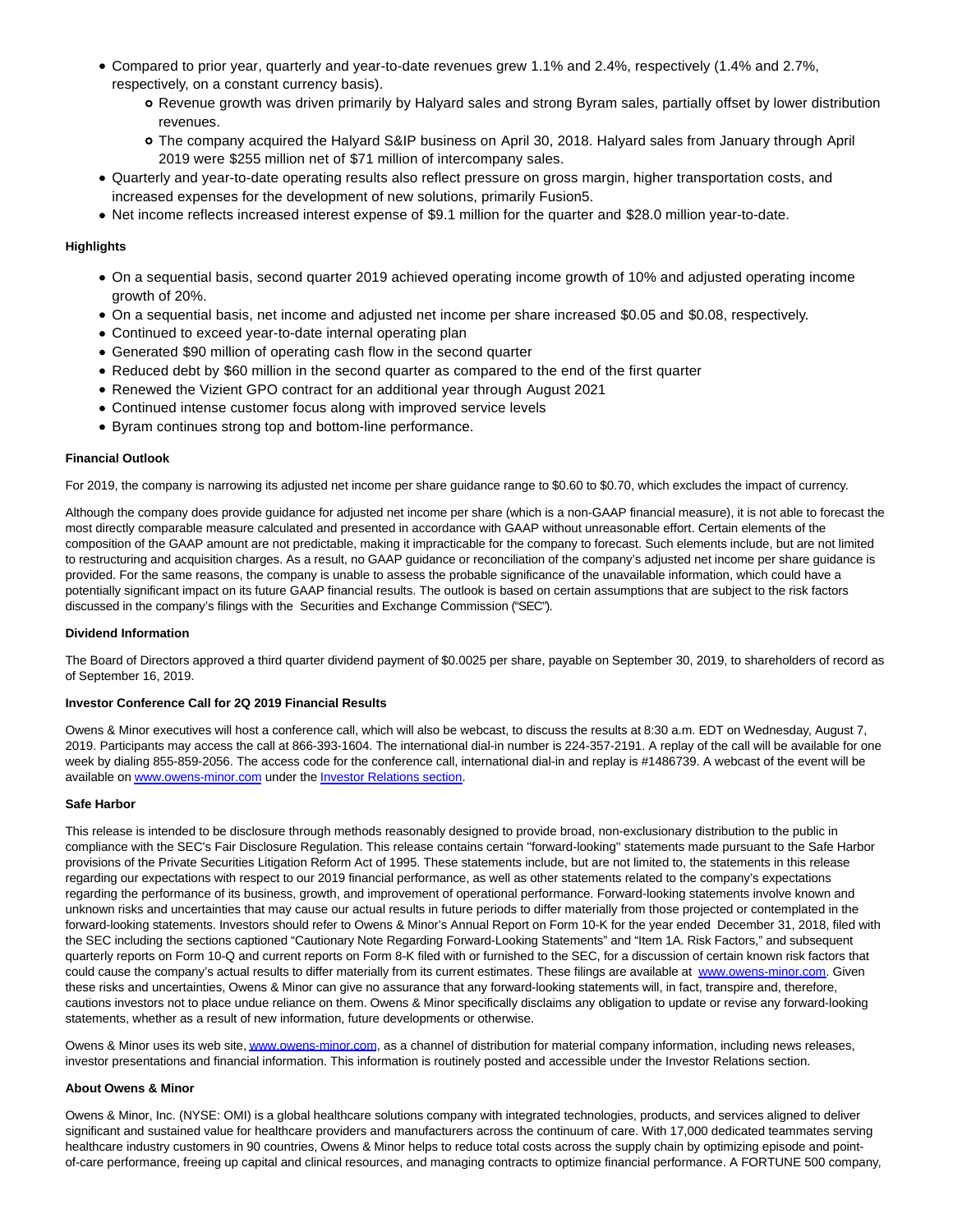Owens & Minor was founded in 1882 in Richmond, Virginia, where it remains headquartered today. The company has distribution, production, customer service and sales facilities located across the Asia Pacific region, Europe, Latin America, and North America. For more information about Owens & Minor, visit [owens-minor.com,](https://cts.businesswire.com/ct/CT?id=smartlink&url=http%3A%2F%2Fwww.owens-minor.com&esheet=52074920&newsitemid=20190807005080&lan=en-US&anchor=owens-minor.com&index=5&md5=1212f55c3342c41c844dd9092871365b) follo[w @Owens\\_Minor o](https://cts.businesswire.com/ct/CT?id=smartlink&url=https%3A%2F%2Ftwitter.com%2FOwens_Minor&esheet=52074920&newsitemid=20190807005080&lan=en-US&anchor=%40Owens_Minor&index=6&md5=529ad2a6c458cefad91d7ccbe16f0f16)n Twitter, and connect on LinkedIn a[t www.linkedin.com/company/owens-&-minor.](https://cts.businesswire.com/ct/CT?id=smartlink&url=http%3A%2F%2Fwww.linkedin.com%2Fcompany%2Fowens-%26-minor&esheet=52074920&newsitemid=20190807005080&lan=en-US&anchor=www.linkedin.com%2Fcompany%2Fowens-%26amp%3B-minor&index=7&md5=0d21d8d4a9795a639d4a5b94e9eb3c96)

# **Owens & Minor, Inc.**

**Consolidated Statements of Income (Loss) (unaudited)**

(dollars in thousands, except per share data)

### **Three Months Ended June 30,**

|                                                            | 2019        | 2018          |               |
|------------------------------------------------------------|-------------|---------------|---------------|
| Net revenue                                                | \$2,484,200 | \$2,458,271   |               |
| Cost of goods sold                                         | 2,115,773   | 2,133,277     |               |
| Gross margin                                               | 368,427     | 324,994       |               |
| Distribution, selling and administrative expenses          | 345,892     | 308,775       |               |
| Goodwill and intangible asset impairment charges           |             | 165,447       |               |
| Acquisition-related and exit and realignment charges 5,655 |             | 24,930        |               |
| Other operating (income) expense, net                      | 736         | (2, 107)      | $\mathcal{E}$ |
| Operating income (loss)                                    | 16,144      | (172, 051)    | $\lambda$     |
| Interest expense, net                                      | 27,682      | 18,571        |               |
| Loss before income taxes                                   | (11, 538)   | (190, 622)    | $\lambda$     |
| Income tax benefit                                         | (1,062)     | (7,845)       | $\mathcal{E}$ |
| <b>Net loss</b>                                            | \$(10, 476) | \$ (182, 777) | $\lambda$     |
|                                                            |             |               |               |

**Net loss per common share:**

| <b>Basic and diluted</b> | \$ (0.18)   | $\frac{1}{2}$ \$ (3.07)   |  |
|--------------------------|-------------|---------------------------|--|
|                          |             | Six Months Ended June 30, |  |
|                          | 2019        | 2018                      |  |
| Net revenue              | \$4,945,587 | \$4,830,850               |  |
| Cost of goods sold       | 4,218,736   | 4,181,170                 |  |
| Gross margin             | 726,851     | 649,680                   |  |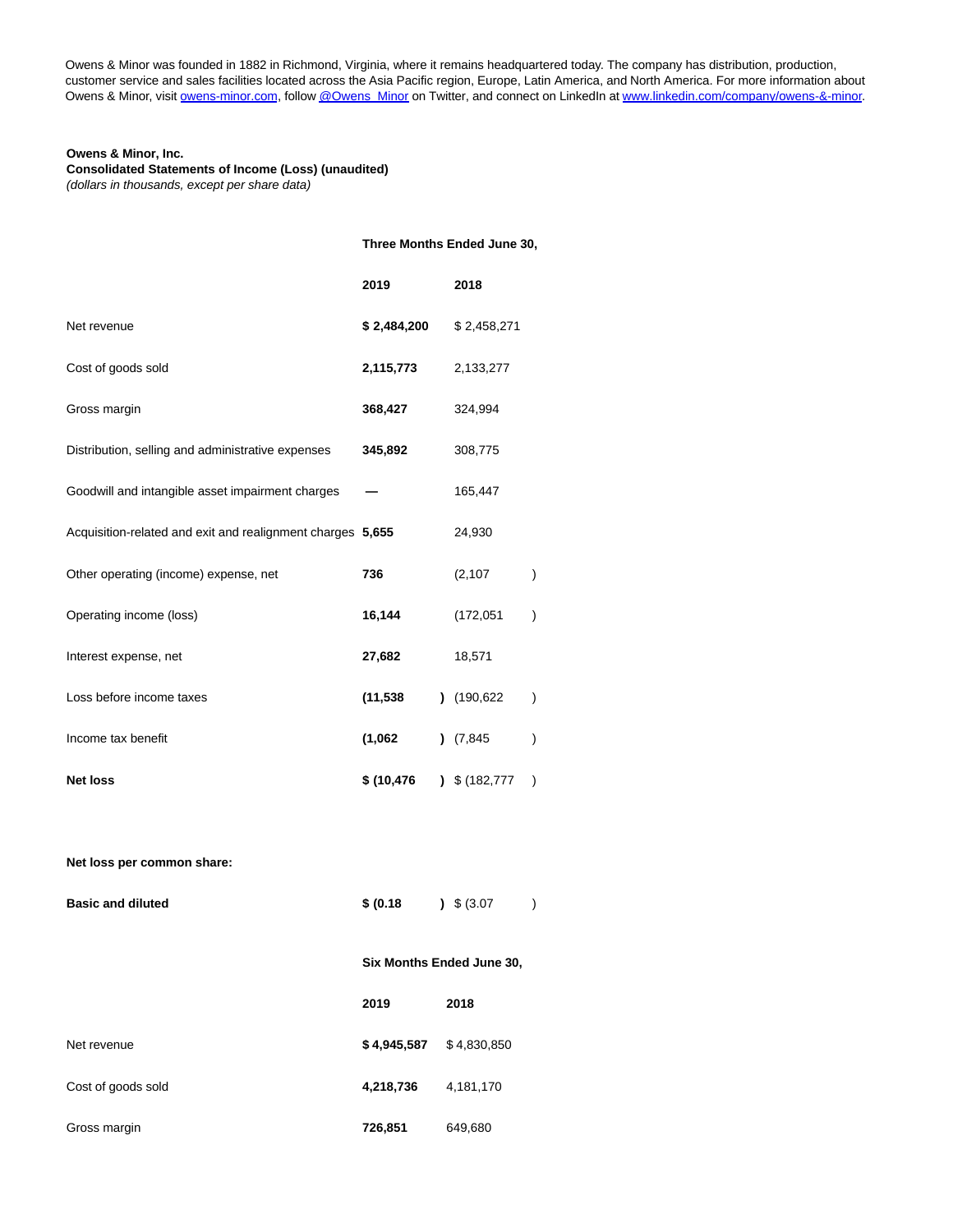| Distribution, selling and administrative expenses           | 684,595 | 593,136                  |               |
|-------------------------------------------------------------|---------|--------------------------|---------------|
| Goodwill and intangible asset impairment charges            |         | 165,447                  |               |
| Acquisition-related and exit and realignment charges 10,645 |         | 39,690                   |               |
| Other operating (income) expense, net                       | 775     | (759                     | $\mathcal{E}$ |
| Operating income (loss)                                     | 30,836  | (147, 834)               | $\lambda$     |
| Interest expense, net                                       | 56,783  | 28,824                   |               |
| Loss before income taxes                                    | (25,947 | (176, 658)               | $\mathcal{E}$ |
| Income tax benefit                                          | (1,375  | (2,032)                  | $\mathcal{E}$ |
| <b>Net loss</b>                                             |         | $$(24,572)$ $$(174,626)$ |               |
|                                                             |         |                          |               |
| Net loss per common share:                                  |         |                          |               |

| <b>Basic and diluted</b> | \$ (0.41) | $\frac{1}{2}$ \$ (2.92) |  |
|--------------------------|-----------|-------------------------|--|
|                          |           |                         |  |

**Owens & Minor, Inc. Condensed Consolidated Balance Sheets (unaudited)** (dollars in thousands)

**June 30, 2019 December 31, 2018**

# **Assets**

### **Current assets**

| Cash and cash equivalents   | \$91,339  | 103,367<br>\$. |
|-----------------------------|-----------|----------------|
| Accounts receivable, net    | 843,343   | 823,418        |
| Merchandise inventories     | 1,237,713 | 1,290,103      |
| Other current assets        | 302,234   | 321,690        |
| <b>Total current assets</b> | 2,474,629 | 2,538,578      |
| Property and equipment, net | 389,933   | 386,723        |
| Operating lease assets      | 206,199   |                |
| Goodwill                    | 407,651   | 414,122        |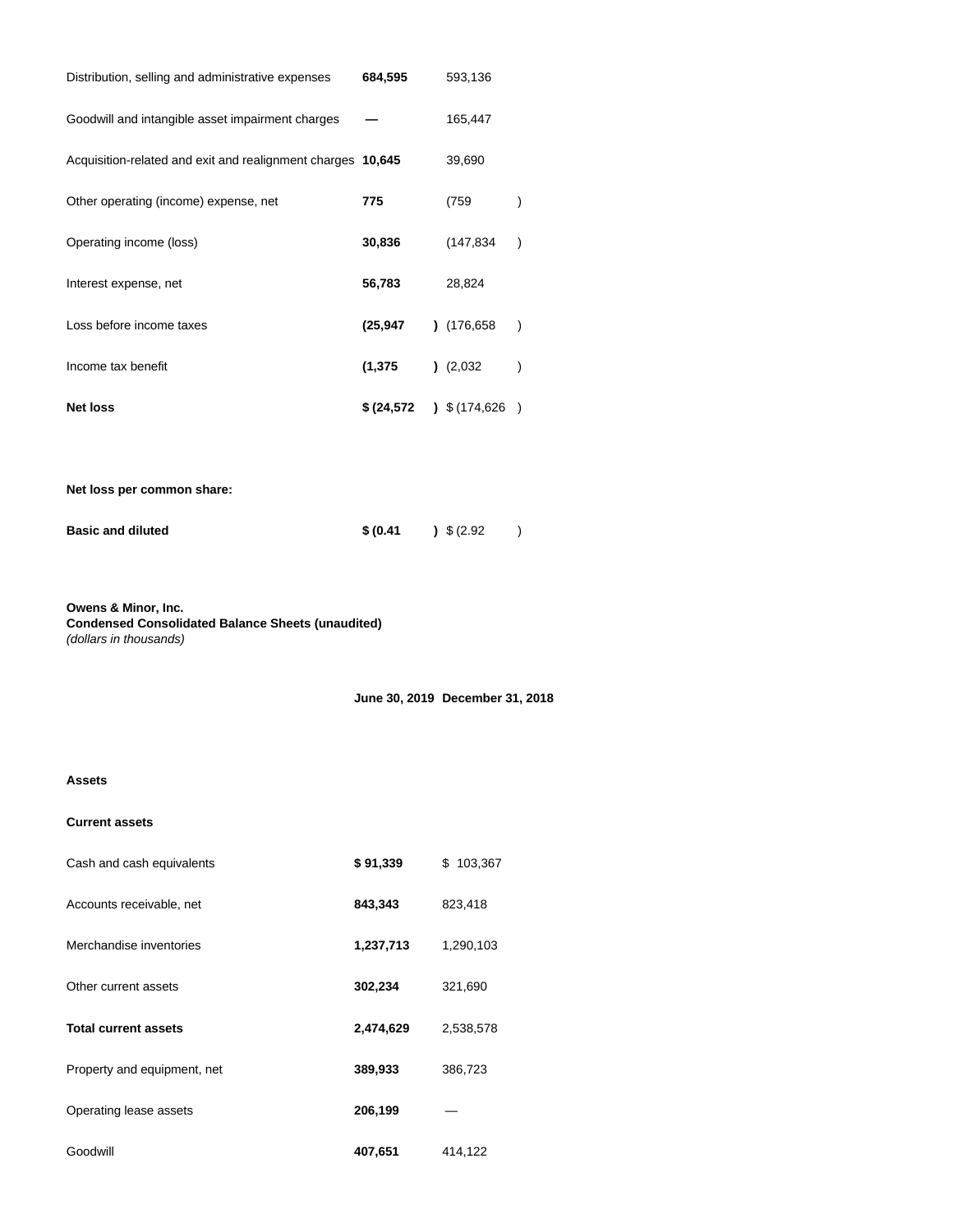| 311,027                                                        | 321,764                                   |
|----------------------------------------------------------------|-------------------------------------------|
| 106,632                                                        | 112,601                                   |
|                                                                | \$3,773,788                               |
|                                                                |                                           |
|                                                                |                                           |
|                                                                |                                           |
| 47,284                                                         | 48,203                                    |
| 384,040                                                        | 314,219                                   |
| 1,470,398                                                      | 1,472,011                                 |
| 1,624,692                                                      | 1,650,582                                 |
| Operating lease liabilities, excluding current portion 161,785 |                                           |
| 49,507                                                         | 50,852                                    |
| 92,788                                                         | 81,924                                    |
| 3,399,170                                                      | 3,255,369                                 |
| 496,901                                                        | 518,419                                   |
| \$3,896,071                                                    | \$3,773,788                               |
| <b>Consolidated Statements of Cash Flows (unaudited)</b>       | <b>Six Months</b>                         |
|                                                                | \$ 3,896,071<br>$$1,039,074$ $$1,109,589$ |

|                                                                             | Six Months Ended June 30, |                            |  |  |  |
|-----------------------------------------------------------------------------|---------------------------|----------------------------|--|--|--|
|                                                                             | 2019                      | 2018                       |  |  |  |
| <b>Operating activities:</b>                                                |                           |                            |  |  |  |
| Net loss                                                                    |                           | \$ (24,572 ) \$ (174,626 ) |  |  |  |
| Adjustments to reconcile net loss to cash provided by operating activities: |                           |                            |  |  |  |
| Depreciation and amortization                                               | 58,902                    | 43,813                     |  |  |  |
| Share-based compensation expense                                            | 8,093                     | 6,140                      |  |  |  |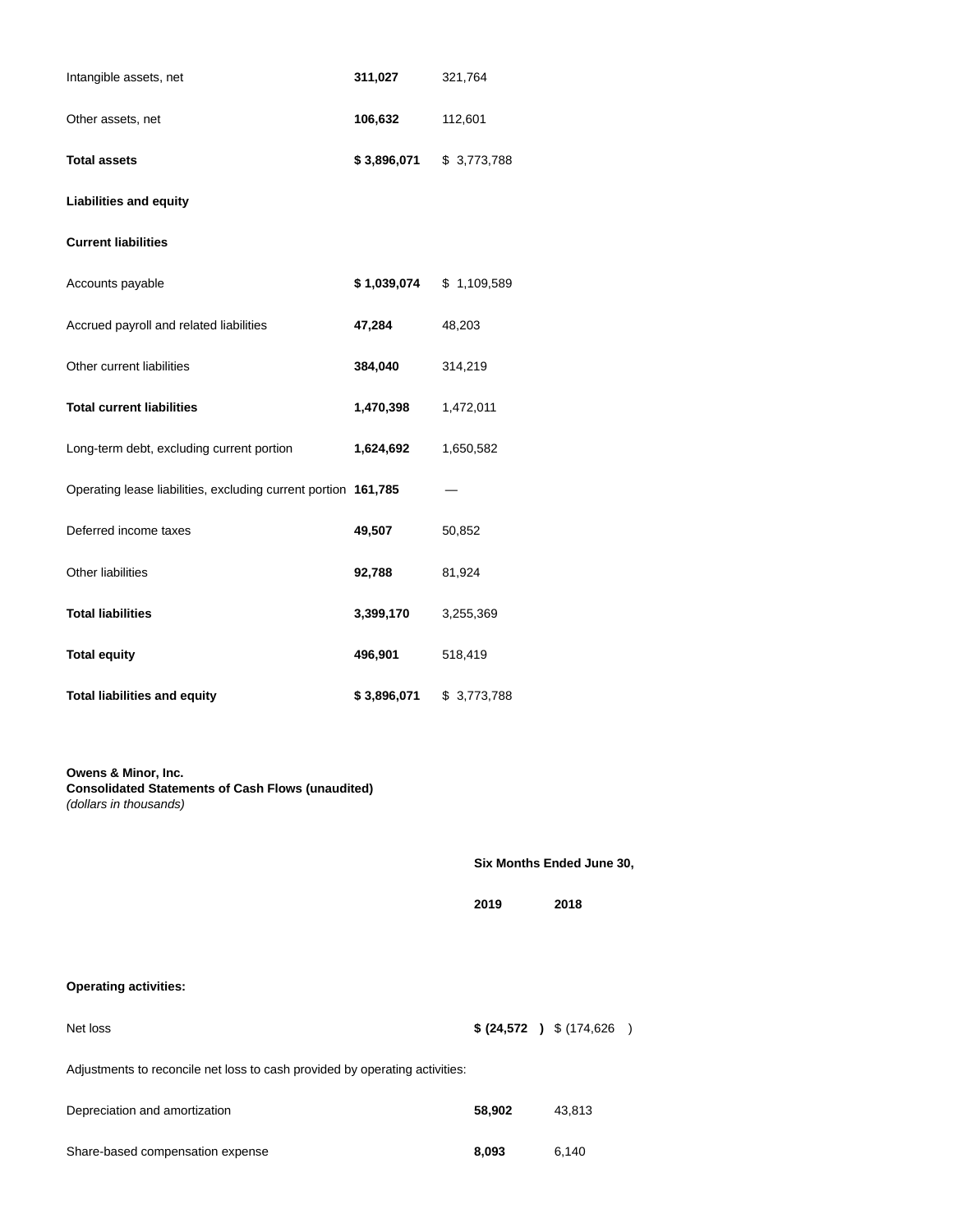| Goodwill and intangible asset impairment charges                     |           |   | 165,447    |               |
|----------------------------------------------------------------------|-----------|---|------------|---------------|
| Provision for losses on accounts receivable                          | 6,534     |   | 2,867      |               |
| Deferred income tax benefit                                          | (14,597   |   | (6, 172)   | $\mathcal{C}$ |
| Changes in operating lease right-of-use assets and lease liabilities | (616      | 1 |            |               |
| Changes in operating assets and liabilities:                         |           |   |            |               |
| Accounts receivable                                                  | (23, 346) |   | (30, 357)  | $\lambda$     |
| Merchandise inventories                                              | 52,346    |   | 5,211      |               |
| Accounts payable                                                     | (71,704   |   | 47,260     |               |
| Net change in other assets and liabilities                           | 32,226    |   | (14, 629)  | $\mathcal{E}$ |
| Other, net                                                           | 5,748     |   | 1,299      |               |
| Cash provided by operating activities                                | 29,014    |   | 46,253     |               |
|                                                                      |           |   |            |               |
| Investing activities:                                                |           |   |            |               |
| Acquisitions, net of cash acquired                                   |           |   | (733, 433) | $\lambda$     |
| Additions to property and equipment                                  | (21, 020) |   | (19, 816)  | $\mathcal{E}$ |
| Additions to computer software                                       | (4, 511)  |   | (10, 238)  | $\lambda$     |
| Proceeds from sale of property and equipment                         | 339       |   | 12         |               |
| Cash used for investing activities                                   | (25,192   |   | (763,475)  | $\lambda$     |
|                                                                      |           |   |            |               |
| <b>Financing activities:</b>                                         |           |   |            |               |
| Proceeds from issuance of debt                                       |           |   | 695,750    |               |
| Borrowings under revolving credit facility                           | 19,900    |   | 101,000    |               |
|                                                                      |           |   |            |               |
| Repayments of debt                                                   | (24, 788) |   | (6,250)    | $\lambda$     |
| Financing costs paid                                                 |           |   |            |               |
|                                                                      | (4, 313)  |   | (27, 697)  | $\lambda$     |
| Cash dividends paid                                                  | (4,918    |   | (32, 284)  |               |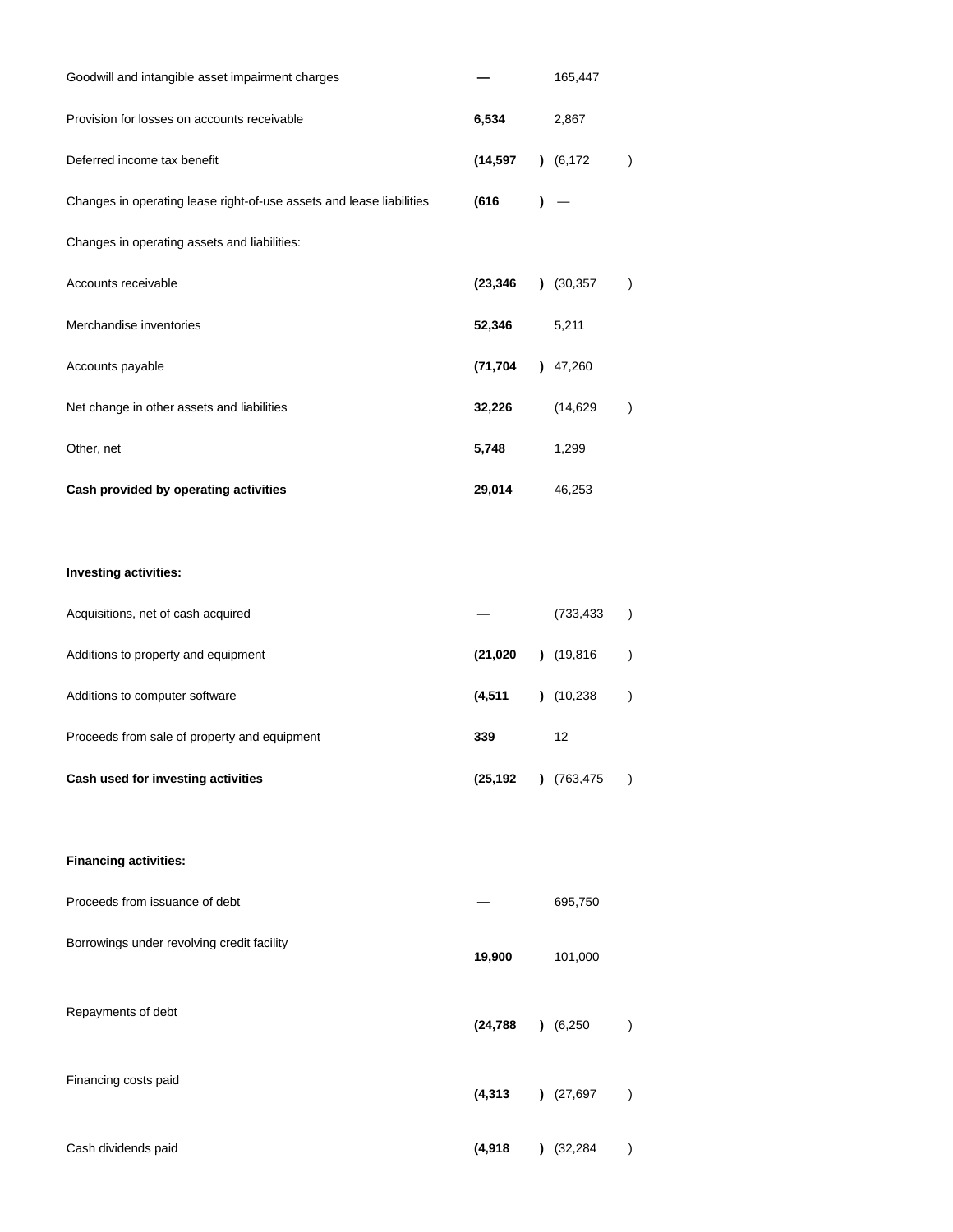| Other, net                                                   | (1, 934)  | (3,670)   |  |
|--------------------------------------------------------------|-----------|-----------|--|
| Cash (used for) provided by financing activities             | (16, 053) | 726,849   |  |
| Effect of exchange rate changes on cash and cash equivalents | 203       | 4,039     |  |
| Net (decrease) increase in cash and cash equivalents         | (12,028)  | 13,666    |  |
| Cash and cash equivalents at beginning of period             | 103,367   | 104.522   |  |
| Cash and cash equivalents at end of period                   | \$91,339  | \$118,188 |  |

**Owens & Minor, Inc.**

**Summary Segment Information (unaudited)** (dollars in thousands)

|                             | 2019                    |              |    | 2018                    |              |    |
|-----------------------------|-------------------------|--------------|----|-------------------------|--------------|----|
|                             |                         | $%$ of       |    |                         | $%$ of       |    |
|                             |                         | consolidated |    |                         | consolidated |    |
|                             | Amount                  | net revenue  |    | Amount                  | net revenue  |    |
| Net revenue:                |                         |              |    |                         |              |    |
| Segment net revenue         |                         |              |    |                         |              |    |
| <b>Global Solutions</b>     | \$2,241,965 90.25       |              | %  | \$2,290,173             | 93.17        | %  |
| <b>Global Products</b>      | 363,889                 | 14.65        | %  | 279,588                 | 11.37        | %  |
| Total segment net revenue   | 2,605,854               |              |    | 2,569,761               |              |    |
| Inter-segment revenue       |                         |              |    |                         |              |    |
| <b>Global Products</b>      | (121, 654)              | $)$ (4.90    | )% | (111,490                | (4.54)       | )% |
| Total inter-segment revenue | (121, 654)<br>$\lambda$ |              |    | (111, 490)<br>$\lambda$ |              |    |
| Consolidated net revenue    | \$2,484,200             | 100.00       | %  | \$2,458,271             | 100.00       | %  |

**Three Months Ended June 30,**

**% of segment** % of segment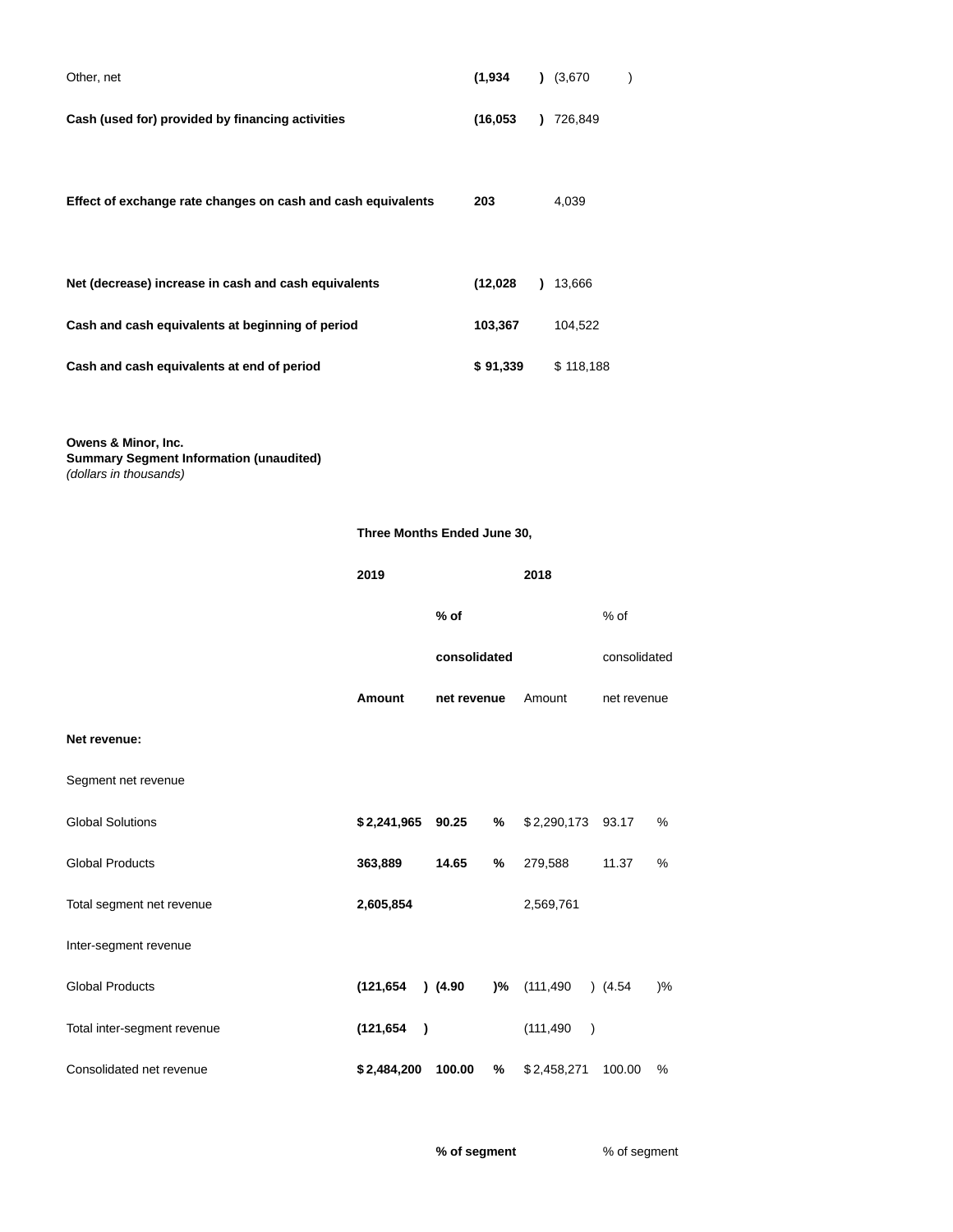| <b>Operating income (loss):</b>                                                                     |           | net revenue               |      |      |                    |               |      | net revenue |  |
|-----------------------------------------------------------------------------------------------------|-----------|---------------------------|------|------|--------------------|---------------|------|-------------|--|
| <b>Global Solutions</b>                                                                             | \$19,454  |                           | 0.87 | %    | \$23,977           |               | 1.05 | $\%$        |  |
| <b>Global Products</b>                                                                              | 17,949    |                           | 4.93 | $\%$ | 22,489             |               | 8.04 | $\%$        |  |
| Inter-segment eliminations                                                                          | (729      | )                         |      |      | 167                |               |      |             |  |
| Goodwill and intangible asset impairment charges                                                    |           |                           |      |      | (165, 447)         | $\lambda$     |      |             |  |
| Intangible amortization                                                                             | (13, 106) | $\lambda$                 |      |      | (9, 374)           | $\mathcal{C}$ |      |             |  |
| Acquisition-related and exit and realignment charges (5,655                                         |           | $\lambda$                 |      |      | (24, 930)          | $\mathcal{C}$ |      |             |  |
| Other <sup>(1)</sup>                                                                                | (1,769)   | )                         |      |      | (18, 933)          | $\mathcal{E}$ |      |             |  |
| Consolidated operating income (loss)                                                                | \$16,144  |                           | 0.65 | %    | \$(172,051) (7.00) |               |      | $)$ %       |  |
|                                                                                                     |           |                           |      |      |                    |               |      |             |  |
| Depreciation and amortization:                                                                      |           |                           |      |      |                    |               |      |             |  |
| <b>Global Solutions</b>                                                                             | \$14,936  |                           |      |      | \$15,854           |               |      |             |  |
| <b>Global Products</b>                                                                              | 15,246    |                           |      |      | 10,048             |               |      |             |  |
| Consolidated depreciation and amortization                                                          | \$30,182  |                           |      |      | \$25,902           |               |      |             |  |
|                                                                                                     |           |                           |      |      |                    |               |      |             |  |
| <b>Capital expenditures:</b>                                                                        |           |                           |      |      |                    |               |      |             |  |
| <b>Global Solutions</b>                                                                             | \$7,372   |                           |      |      | \$14,544           |               |      |             |  |
| <b>Global Products</b>                                                                              | 3,880     |                           |      |      | 1,350              |               |      |             |  |
| Consolidated capital expenditures                                                                   | \$11,252  |                           |      |      | \$15,894           |               |      |             |  |
| Owens & Minor, Inc.<br>Summary Segment Information (unaudited), continued<br>(dollars in thousands) |           |                           |      |      |                    |               |      |             |  |
|                                                                                                     |           | Six Months Ended June 30, |      |      |                    |               |      |             |  |
|                                                                                                     | 2019      |                           |      |      | 2018               |               |      |             |  |

**% of** % of

**consolidated** consolidated

**Amount net revenue** Amount net revenue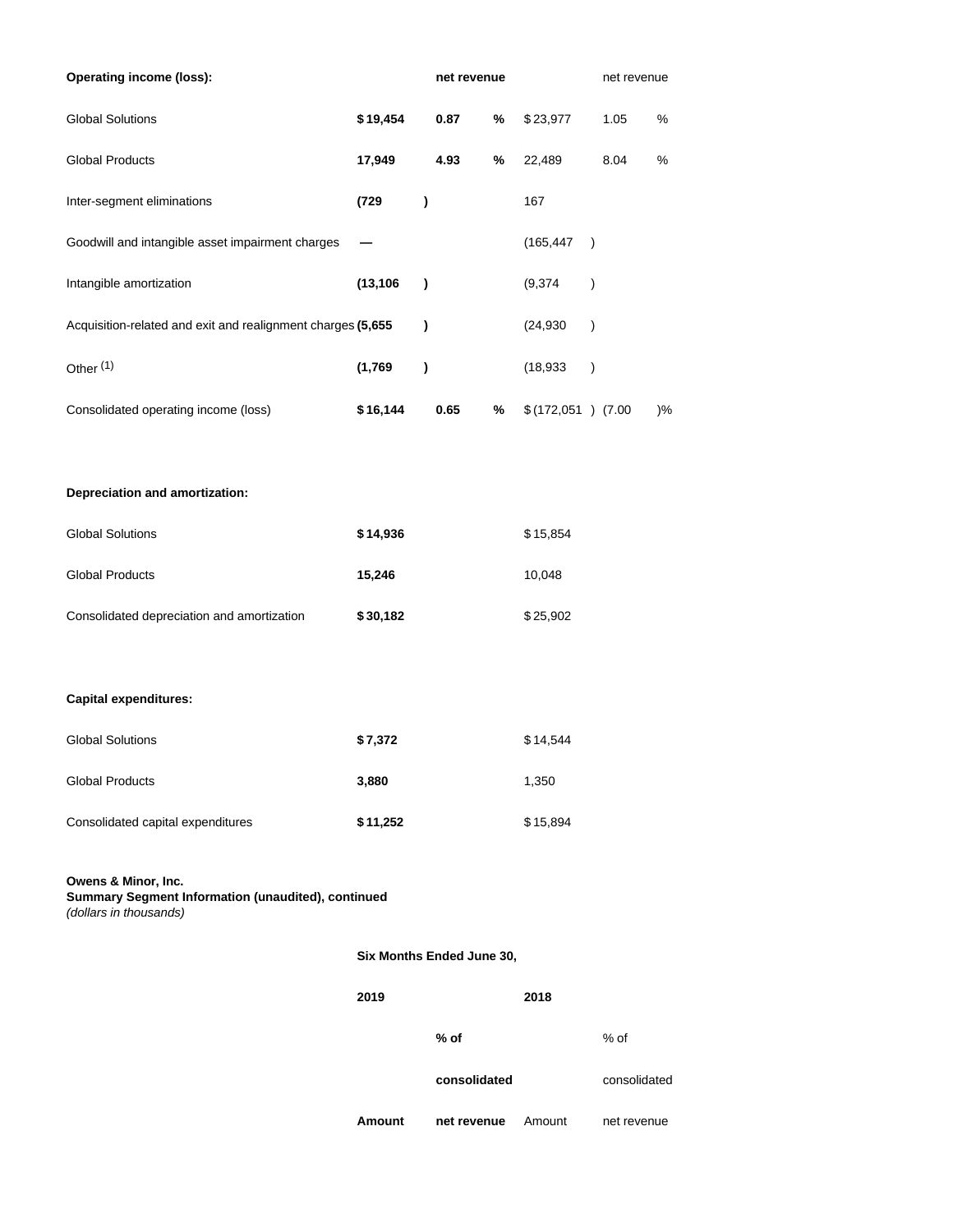### **Net revenue:**

Segment net revenue

| <b>Global Solutions</b>     | \$4,476,111                 | 90.51  | %  | \$4,631,295                 | 95.87  | %    |
|-----------------------------|-----------------------------|--------|----|-----------------------------|--------|------|
| <b>Global Products</b>      | 710,974                     | 14.37  | %  | 400,875                     | 8.30   | %    |
| Total segment net revenue   | 5,187,085                   |        |    | 5,032,170                   |        |      |
| Inter-segment revenue       |                             |        |    |                             |        |      |
| <b>Global Products</b>      | (241, 498)                  | (4.88) | )% | (201, 320)                  | (4.17) | $\%$ |
| Total inter-segment revenue | (241, 498)<br>$\rightarrow$ |        |    | (201, 320)<br>$\rightarrow$ |        |      |
| Consolidated net revenue    | \$4,945,587                 | 100.00 | %  | \$4,830,850                 | 100.00 | $\%$ |

|                                                              |           | % of segment |             |                     | % of segment |               |  |
|--------------------------------------------------------------|-----------|--------------|-------------|---------------------|--------------|---------------|--|
| <b>Operating income (loss):</b>                              |           |              | net revenue | net revenue         |              |               |  |
| <b>Global Solutions</b>                                      | \$40,525  | 0.91         | %           | \$60,593            | 1.31         | $\%$          |  |
| <b>Global Products</b>                                       | 25,673    | 3.61         | %           | 33,717              | 8.41         | %             |  |
| Inter-segment eliminations                                   | 1,017     |              |             | (75                 |              |               |  |
| Goodwill and intangible asset impairment charges             |           |              |             | (165, 447)          |              |               |  |
| Intangible amortization                                      | (23, 466) |              |             | (15, 781)           |              |               |  |
| Acquisition-related and exit and realignment charges (10,645 | 1         |              |             | (39,690)            |              |               |  |
| Other $(1)$                                                  | (2, 268)  |              |             | (21, 151)           |              |               |  |
| Consolidated operating income (loss)                         | \$30,836  | 0.62         | %           | $$(147,834)$ (3.06) |              | $\frac{9}{6}$ |  |

# **Depreciation and amortization:**

| <b>Global Solutions</b>                    | \$31,049 | \$31,635 |
|--------------------------------------------|----------|----------|
| <b>Global Products</b>                     | 27,853   | 12.178   |
| Consolidated depreciation and amortization | \$58,902 | \$43,813 |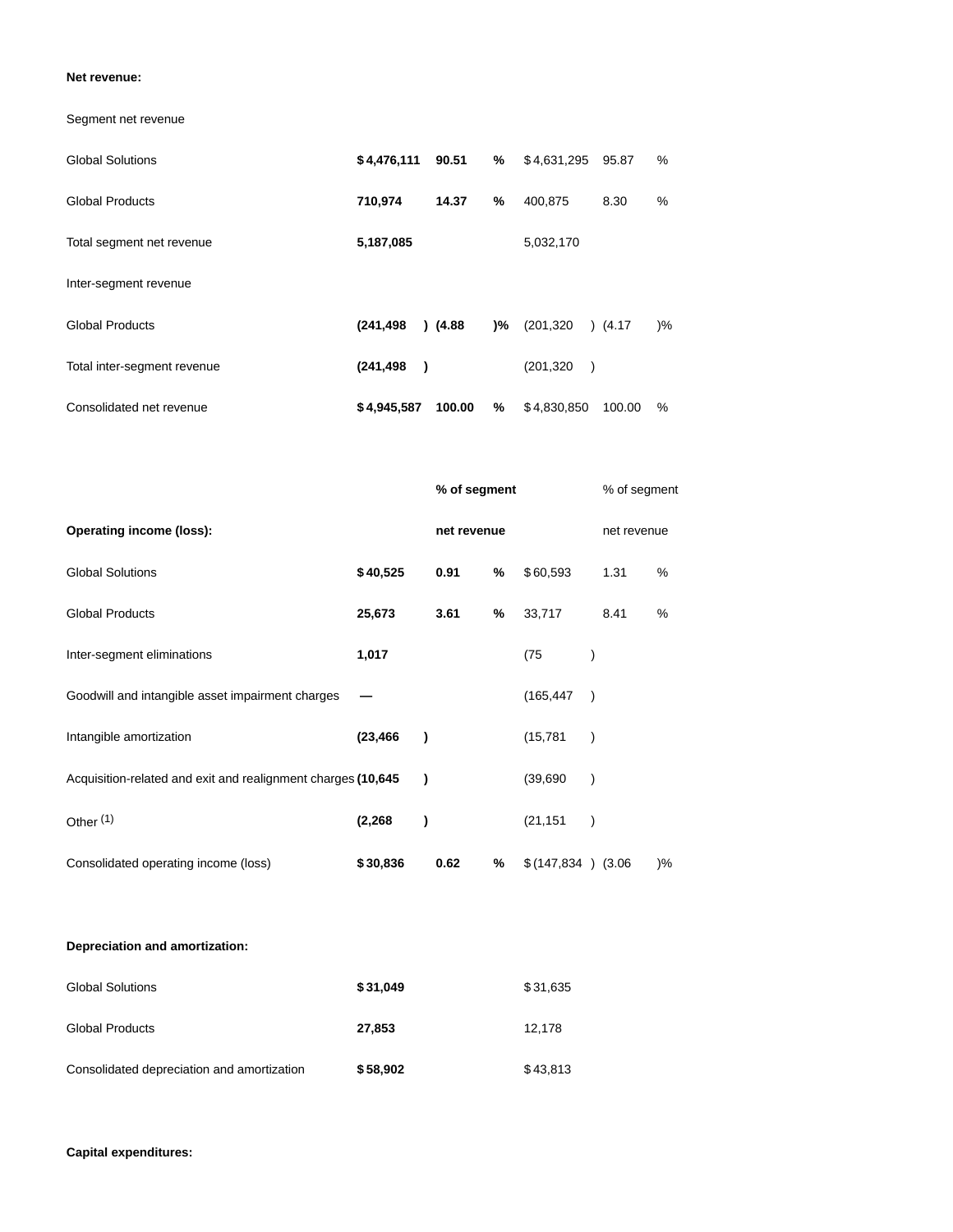| <b>Global Solutions</b>           | \$18,748 | \$28,146 |
|-----------------------------------|----------|----------|
| <b>Global Products</b>            | 6.783    | 1.908    |
| Consolidated capital expenditures | \$25,531 | \$30,054 |

Other consists of Software as a Service (SaaS) implementation costs associated with significant global IT platforms in connection with the redesign<br>Of our global information system strategy and incremental charge to cost o of our global information system strategy and incremental charge to cost of goods sold from purchase accounting impacts related to the sale of acquired inventory that was written up to fair value.

|                                                                                                                |                                              |          | ign                                        |        |           |                                                       |
|----------------------------------------------------------------------------------------------------------------|----------------------------------------------|----------|--------------------------------------------|--------|-----------|-------------------------------------------------------|
| Owens & Minor, Inc.<br>Net Loss Per Common Share (unaudited)<br>(dollars in thousands, except per share data)  |                                              |          |                                            |        |           |                                                       |
|                                                                                                                | <b>Three Months Ended</b><br><b>June 30,</b> |          | <b>Six Months Ended</b><br><b>June 30,</b> |        |           |                                                       |
|                                                                                                                | 2019                                         | 2018     | 2019                                       | 2018   |           |                                                       |
| Numerator:                                                                                                     |                                              |          |                                            |        |           |                                                       |
| Net loss attributable to common shareholders - basic and diluted $(10,476)$ $(182,777)$ $(24,572)$ $(174,626)$ |                                              |          |                                            |        |           |                                                       |
| Denominator:                                                                                                   |                                              |          |                                            |        |           |                                                       |
| Weighted average shares outstanding - basic and diluted                                                        | 59,805                                       | 59,750   | 60,403                                     | 60,022 |           |                                                       |
| Net loss per share attributable to common shareholders:                                                        |                                              |          |                                            |        |           |                                                       |
| Basic and diluted                                                                                              | $$(0.18)$ $$(3.07)$                          |          | $)$ \$(0.41) \$(2.92)                      |        | $\lambda$ |                                                       |
| Owens & Minor, Inc.<br><b>GAAP/Non-GAAP Reconciliations (unaudited)</b>                                        |                                              |          |                                            |        |           |                                                       |
|                                                                                                                |                                              |          |                                            |        |           | Three Months Ended June 30, Six Months Ended June 30, |
| (Dollars in thousands except per share data)                                                                   |                                              | 2019     | 2018                                       |        | 2019      | 2018                                                  |
| Operating income (loss), as reported (GAAP)                                                                    |                                              | \$16,144 | \$(172,051)                                |        | \$30,836  | \$ (147, 834)                                         |
| Intangible amortization (1)                                                                                    |                                              | 13,106   | 9,374                                      |        | 23,466    | 15,781                                                |
| Goodwill and intangible asset impairment charges <sup>(5)</sup>                                                |                                              |          | 165,447                                    |        |           | 165,447                                               |
| Acquisition-related and exit and realignment charges <sup>(2)</sup>                                            |                                              | 5,655    | 24,930                                     |        | 10,645    | 39,690                                                |
| Fair value adjustments related to purchase accounting $(6)$                                                    |                                              |          | 18,059                                     |        |           | 18,059                                                |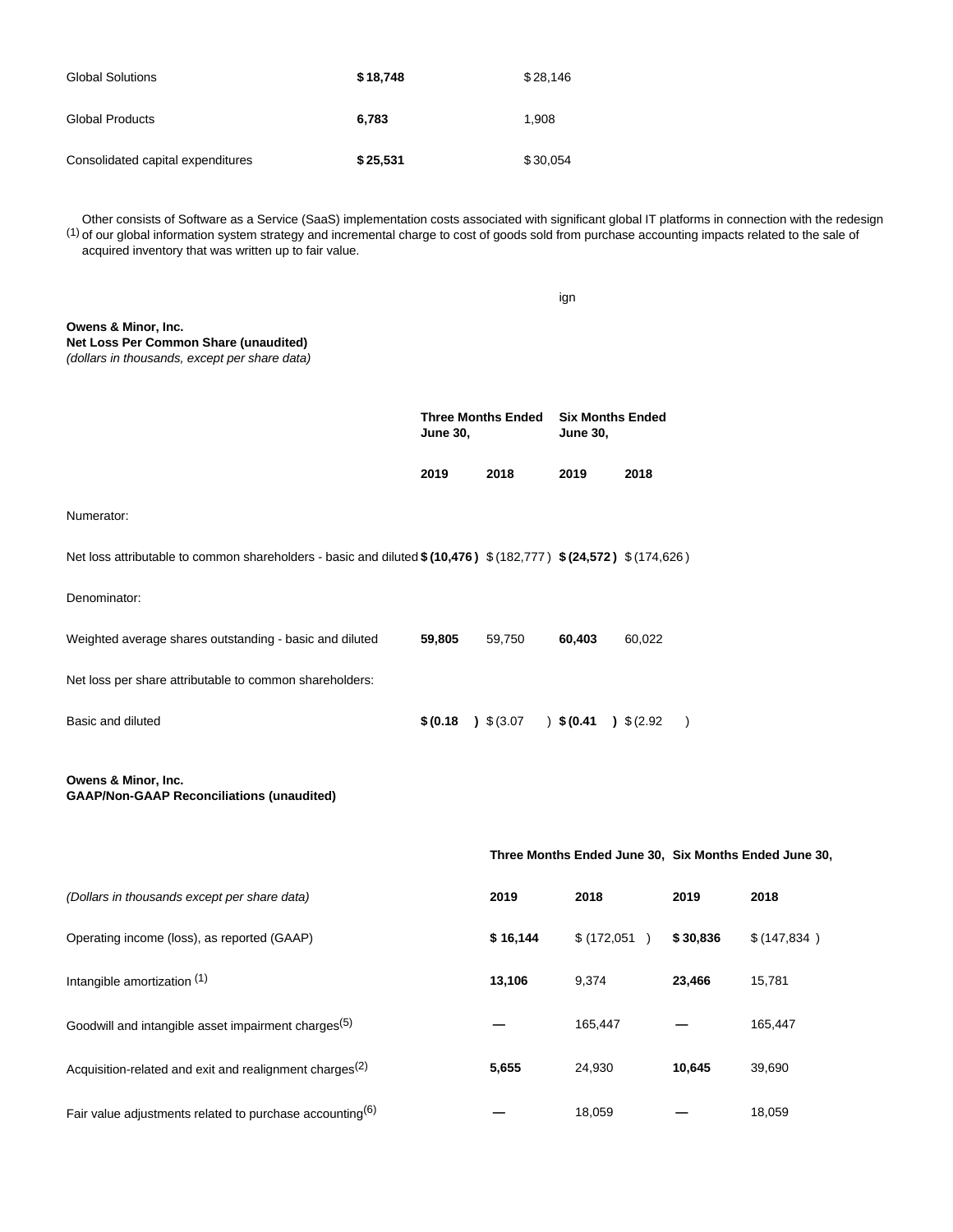| Other <sup>(3)</sup>                                                | 1,768        |           |               | 874           |             |           | 3,092        |               |
|---------------------------------------------------------------------|--------------|-----------|---------------|---------------|-------------|-----------|--------------|---------------|
| Operating income, adjusted (non-GAAP) (Adjusted Operated Income)    | \$36,673     |           |               | \$46,633      |             | \$67,214  |              |               |
| Operating income (loss) as a percent of revenue (GAAP)              | 0.65         | ℅         | (7.00)        |               | $)\%$ 0.62  |           | % (3.06)     | $)$ %         |
| Adjusted operating income as a percent of revenue (non-GAAP)        | 1.48         |           | % 1.90        | $\%$          | 1.36        |           | % 1.95       | $\%$          |
| Net loss, as reported (GAAP)                                        | \$ (10, 476) |           | \$ (182, 777) |               | \$ (24,572) |           | \$(174, 626) |               |
| Intangible amortization (1)                                         | 13,106       |           | 9,374         |               | 23,466      |           | 15,781       |               |
| Income tax expense (benefit) $(7)$                                  | (2,605)      | $\lambda$ | (2, 519)      | $\lambda$     | (4, 269)    | 1         | (4,075)      | $\lambda$     |
| Goodwill and intangible asset impairment charges <sup>(5)</sup>     |              |           | 165,447       |               |             |           | 165,447      |               |
| Income tax expense (benefit) $(7)$                                  |              |           | (2,060)       | $\lambda$     |             |           | (2,060)      | $\mathcal{E}$ |
| Acquisition-related and exit and realignment charges <sup>(2)</sup> | 5,655        |           | 24,930        |               | 10,645      |           | 39,690       |               |
| Income tax expense (benefit) (7)                                    | (995)        | $\lambda$ | (6,693)       | $\lambda$     | (1,755)     |           | (10, 268)    | $\lambda$     |
| Fair value adjustments related to purchase accounting(6)            |              |           | 18,059        |               |             |           | 18,059       |               |
| Income tax expense (benefit) $(7)$                                  |              |           | (4,950)       |               |             |           | (4,950)      | $\mathcal{E}$ |
| Write-off of deferred financing costs (4)                           |              |           |               |               | 2,003       |           |              |               |
| Income tax expense (benefit) (7)                                    |              |           |               |               | (313)       |           |              |               |
| Other <sup>(3)</sup>                                                | 1,768        |           | 874           |               | 2,267       |           | 3,092        |               |
| Income tax expense (benefit) $(7)$                                  | (282)        | $\lambda$ | (242)         | $\lambda$     | (337)       | $\lambda$ | (474)        | $\lambda$     |
| Net income, adjusted (non-GAAP) (Adjusted Net Income)               | \$6,171      |           | \$19,443      |               | \$7,135     |           | \$45,616     |               |
| Net loss per diluted common share, as reported (GAAP)               | \$ (0.18)    | $\lambda$ | \$ (3.07)     | $\mathcal{L}$ | \$ (0.41)   | $\lambda$ | \$ (2.92)    | $\lambda$     |
| Intangible amortization (1)                                         | 0.18         |           | 0.12          |               | 0.32        |           | 0.19         |               |
| Goodwill and intangible asset impairment charges <sup>(5)</sup>     |              |           | 2.73          |               |             |           | 2.73         |               |
| Acquisition-related and exit and realignment charges <sup>(2)</sup> | 0.08         |           | 0.31          |               | 0.15        |           | 0.49         |               |
| Fair value adjustments related to purchase accounting(6)            |              |           | 0.22          |               |             |           | 0.22         |               |